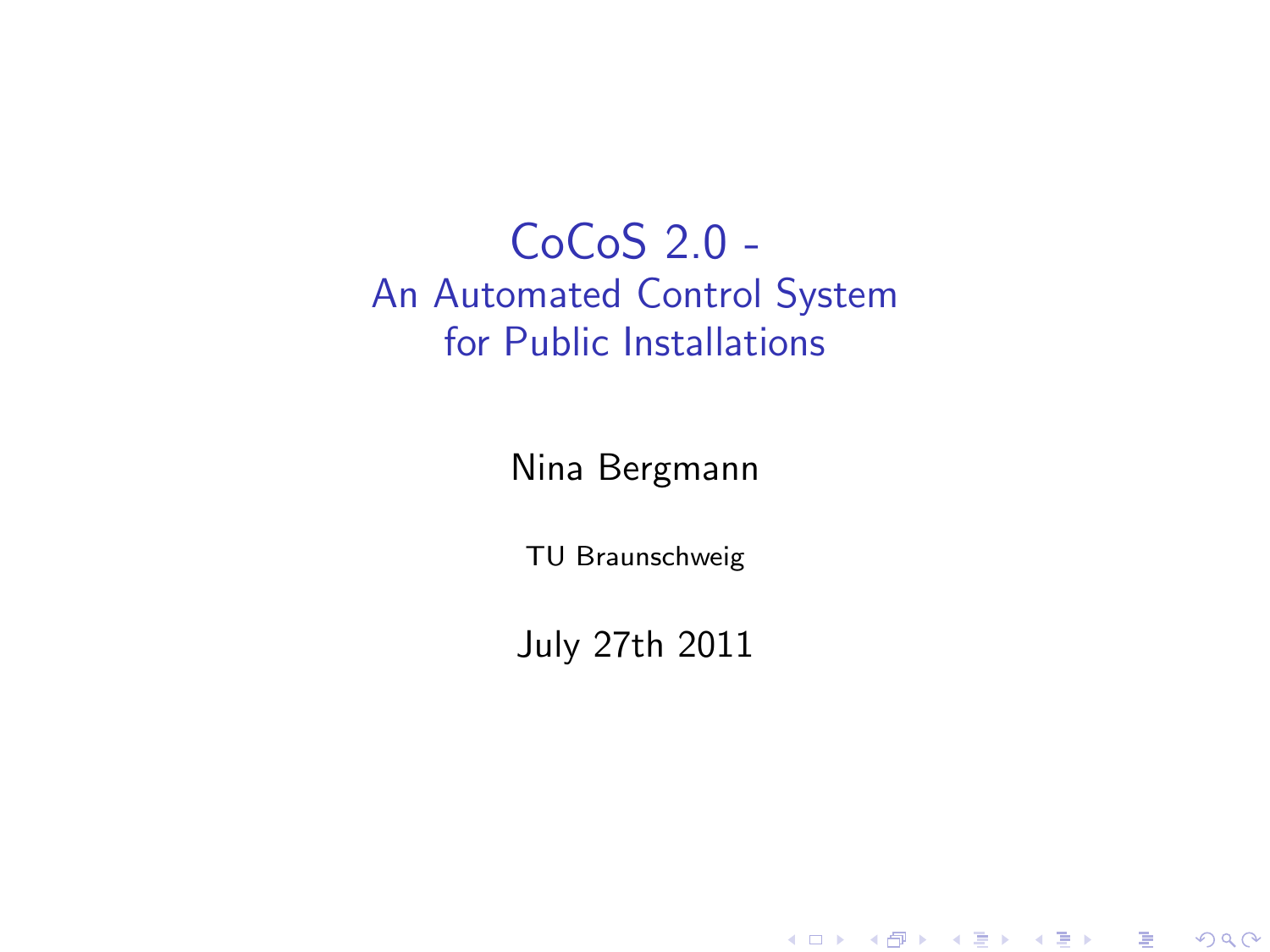| Background and objectives<br>$\circ$ | Implementation<br>00000000 | Outlook | Demonstration |
|--------------------------------------|----------------------------|---------|---------------|
| 0.000                                |                            |         |               |

- Background and objectives
- Implementation
	- Reservation and authentication system
	- Flashing sensor nodes
	- Floor configuration file
	- Policies
- Outlook

Overview

• Demonstration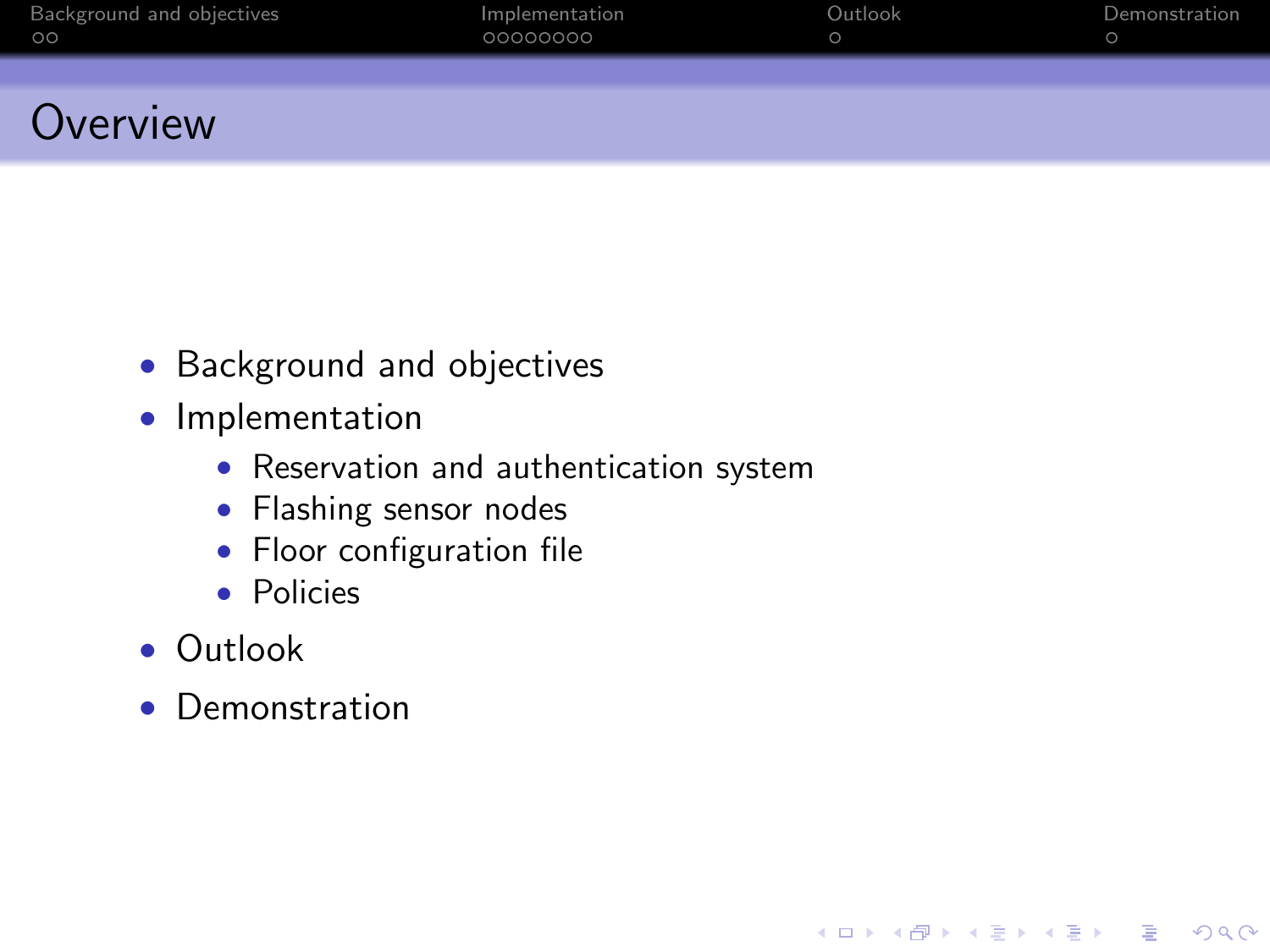| Background and objectives<br>$\bullet$ | Implementation<br>00000000 | Outlook | Demonstration |
|----------------------------------------|----------------------------|---------|---------------|
| $CoCoS$ 1. $x$                         |                            |         |               |

- CoCoS has grown over time
	- there are two floors now
	- the structure is not optimal for using different floors
- the main floor is a Wisebed testbed
	- there is an access control system for the testbed, but CoCoS ignores it at the moment
	- other testbed users perform tests and overwrite the sensor nodes
- the policy system has to be enhanced, e.g. no sound in the main floor if room 251 is occupied
- <span id="page-2-0"></span>• choosing and playing extensions automatically not possible yet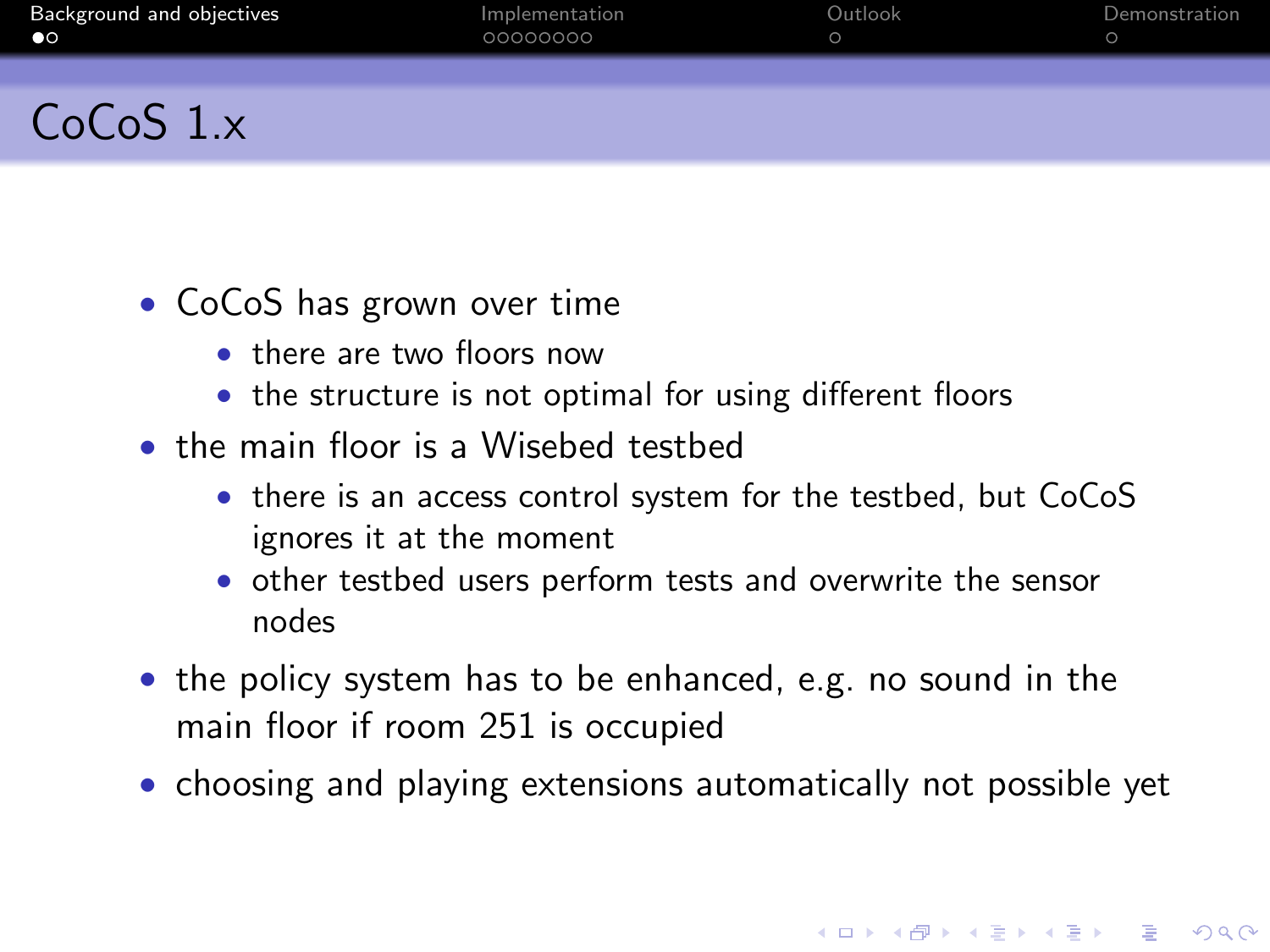| Background and objectives<br>$\circ \bullet$ | Implementation<br>00000000 | Outlook | Demonstration |
|----------------------------------------------|----------------------------|---------|---------------|
| $CoCoS$ 2.0                                  |                            |         |               |

#### Main subject

#### Enhance CoCoS 1.x to CoCoS 2.0 !

This includes...

- use the Wisebed reservation and authorization system
- flash the nodes if necessary
- read and regard the schedule for room 251 in the policy system

**KORK ERKER ADE YOUR** 

- improve how the details about the floors are managed
- add something like a screensaver mode to CoCoS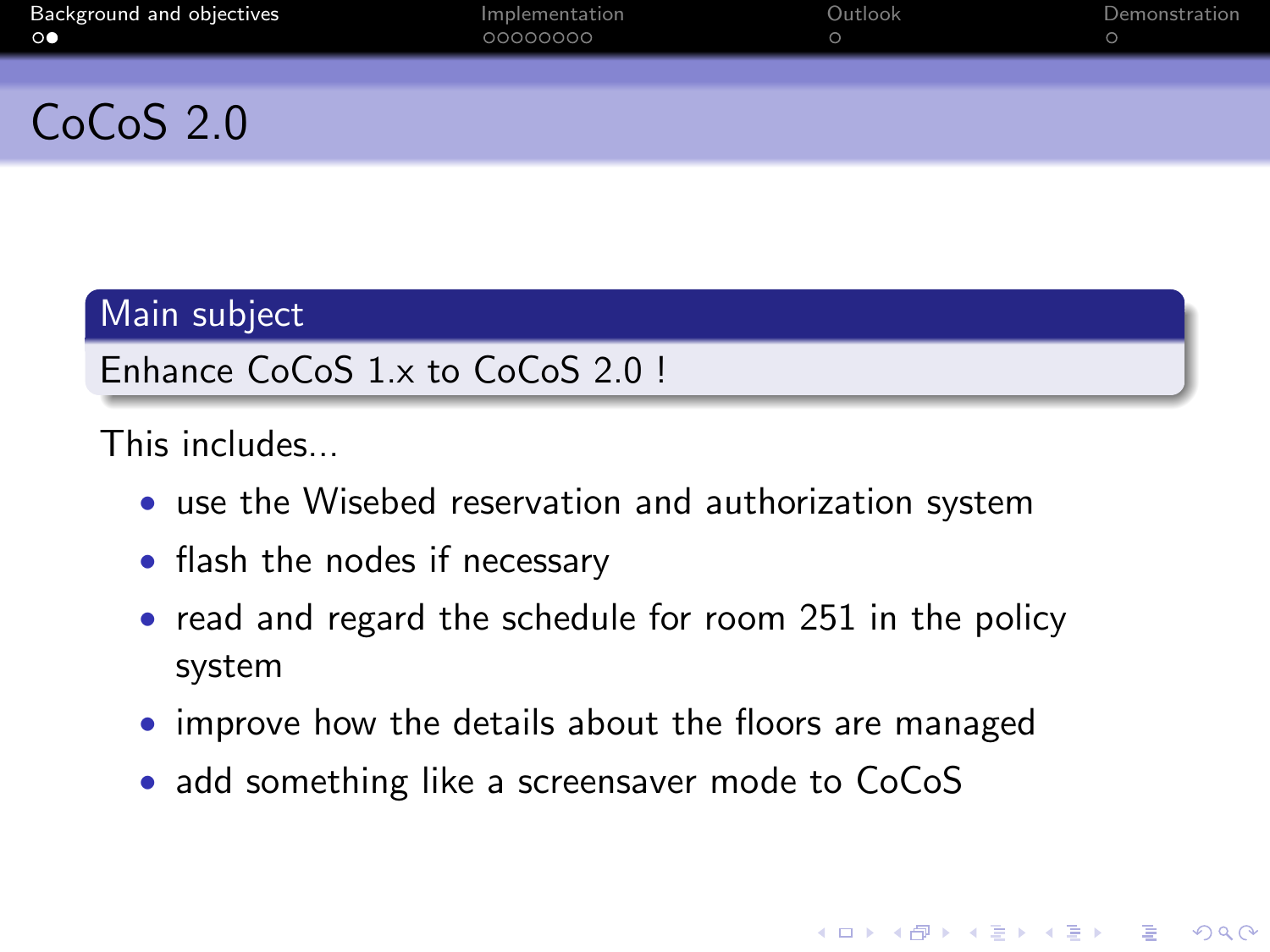| Background and objectives | Implementation | Outlook | Demonstration |
|---------------------------|----------------|---------|---------------|
| ററ                        | 0000000        |         |               |
|                           |                |         |               |

### Reservation and authentication system

- the ReservationManager deals with all reservation / authentication issues
- communicates with RS and SNAA
- two choices at login
	- make a reservation, start with xx minutes
	- use an existing reservation
- <span id="page-4-0"></span>• users can be marked with is Admin  $\Rightarrow$  old behaviour

K ロ ▶ K @ ▶ K 할 ▶ K 할 ▶ 이 할 → 9 Q @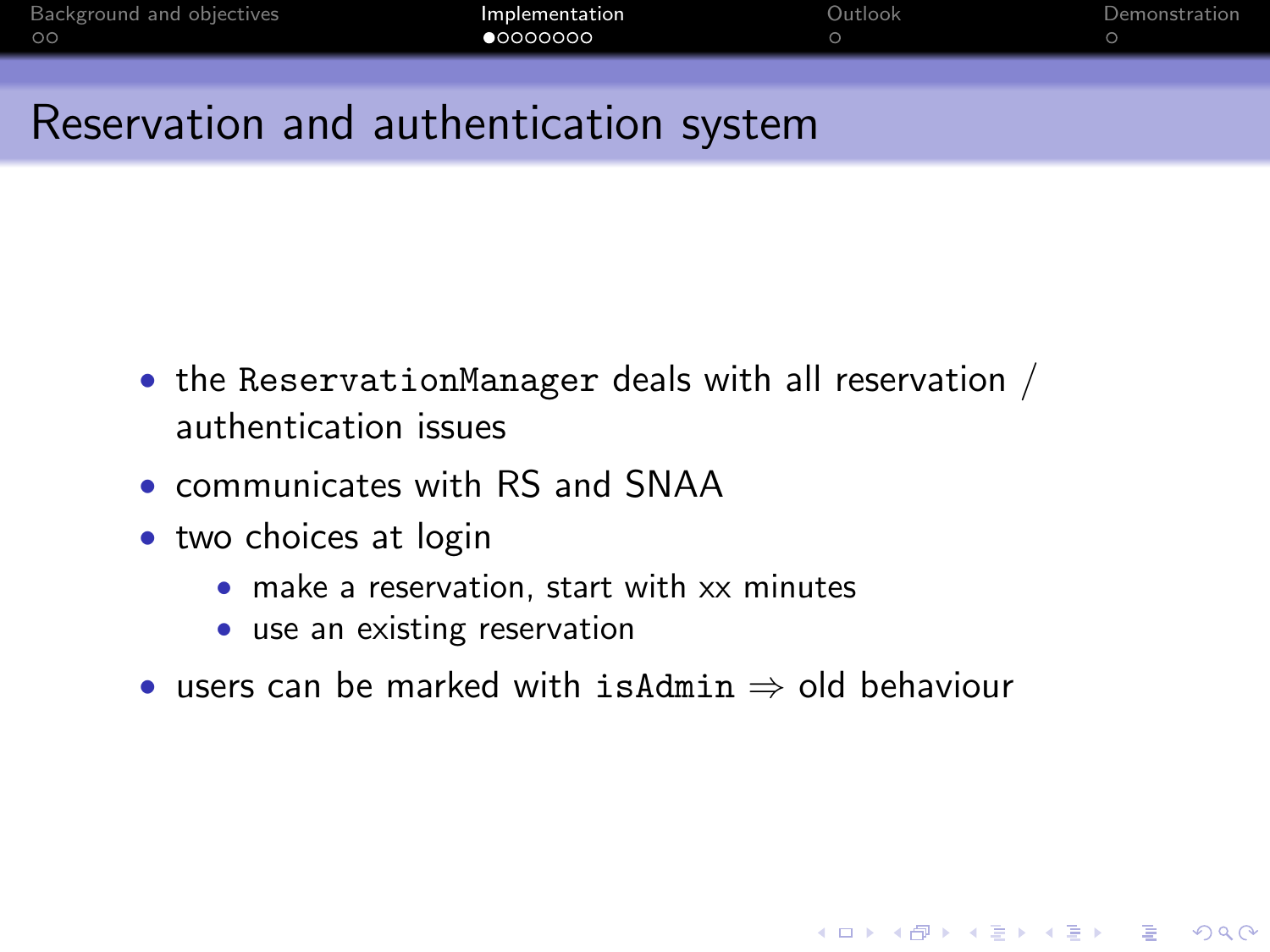| Background and objectives<br>$\circ$ | Implementation<br><b>. റൈററററ</b> | Outlook | Demonstration |
|--------------------------------------|-----------------------------------|---------|---------------|
|                                      |                                   |         |               |
| Make a reservation                   |                                   |         |               |

- authenticate the user using the SNAA webservice
- try to make the reservation using the RS webservice
- if ok send the reservation key to the user, else send "login<br>failed" failed"
- a timer renews the reservation every 15 minutes after the first interval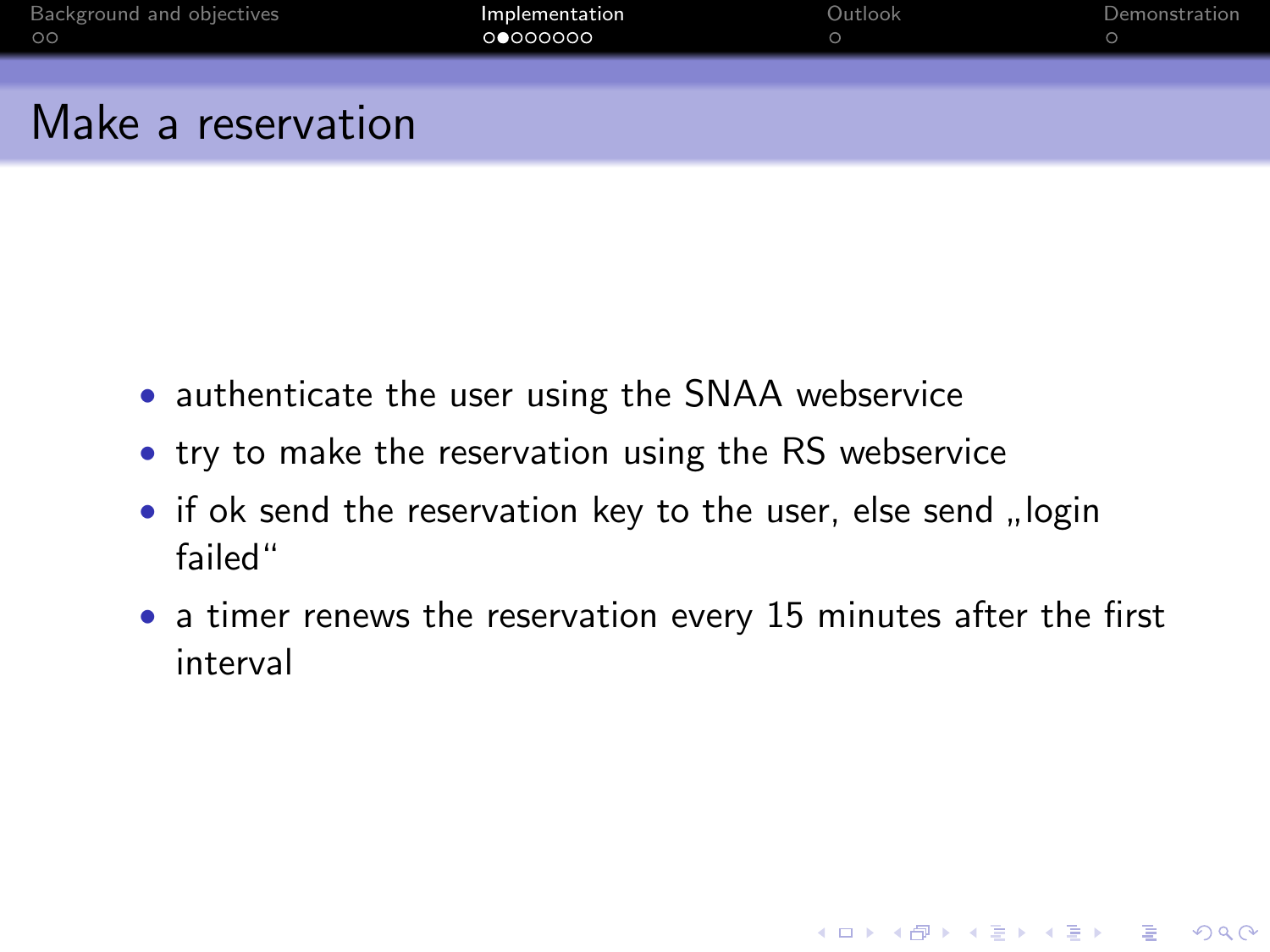| Background and objectives<br>$\circ$ | Implementation<br>00●00000 | Outlook | Demonstration |
|--------------------------------------|----------------------------|---------|---------------|
| Use an existing reservation          |                            |         |               |

- authenticate the user only with the .properties file
	- check if the reservation is valid
	- if ok send the remaining time to the user, else send "login<br>failed" failed"
	- no renewal, the client gets a message if reservation is over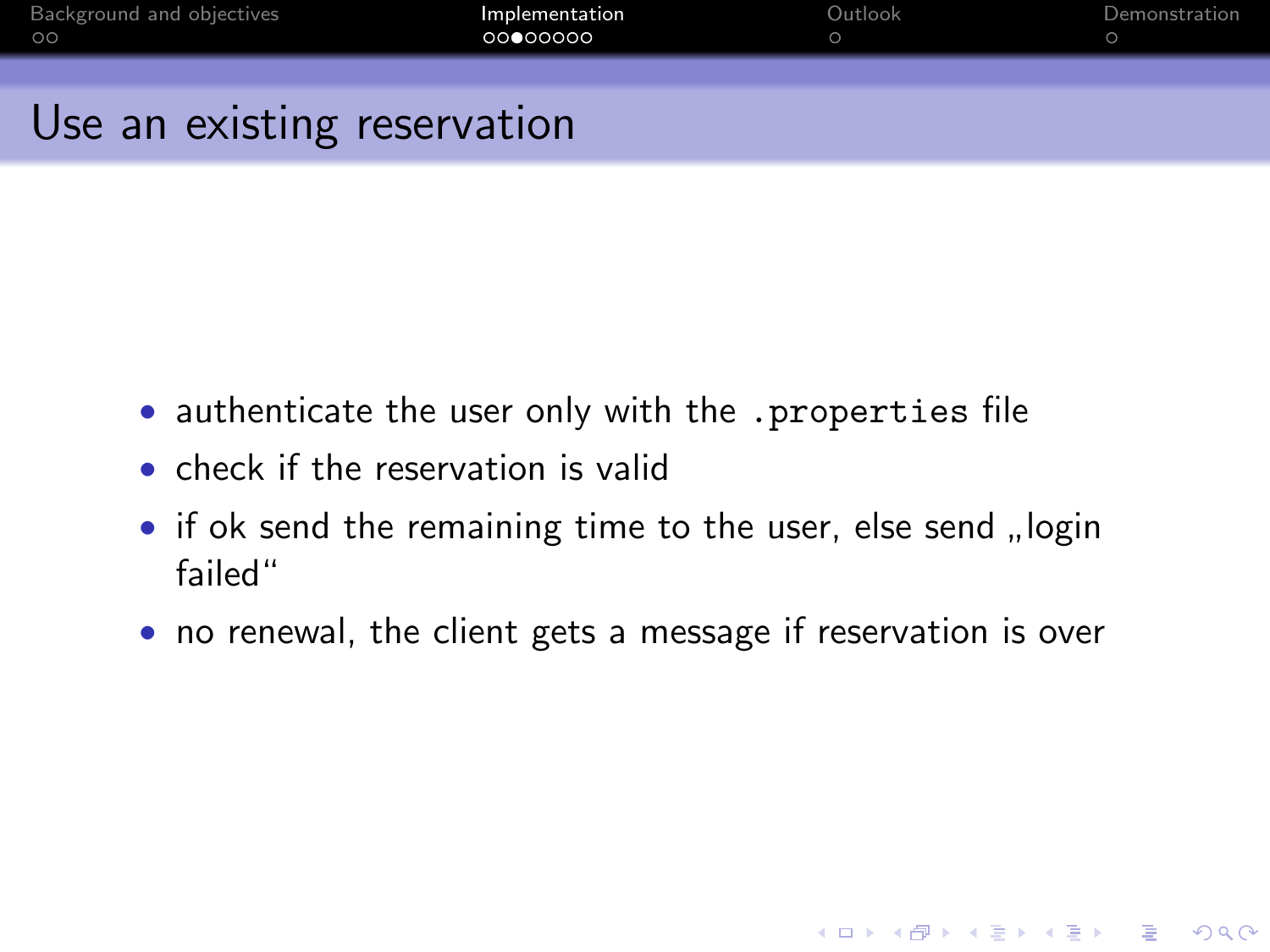| Background and objectives<br>$\circ$ | Implementation<br>00000000 | Outlook | Demonstration |
|--------------------------------------|----------------------------|---------|---------------|
| . Electronic de la companya de la co |                            |         |               |

Flashing the sensor nodes

- can be done using the iWSN webservice
- requires reservation
- implemented based on the existing script
- ToDo: check if necessary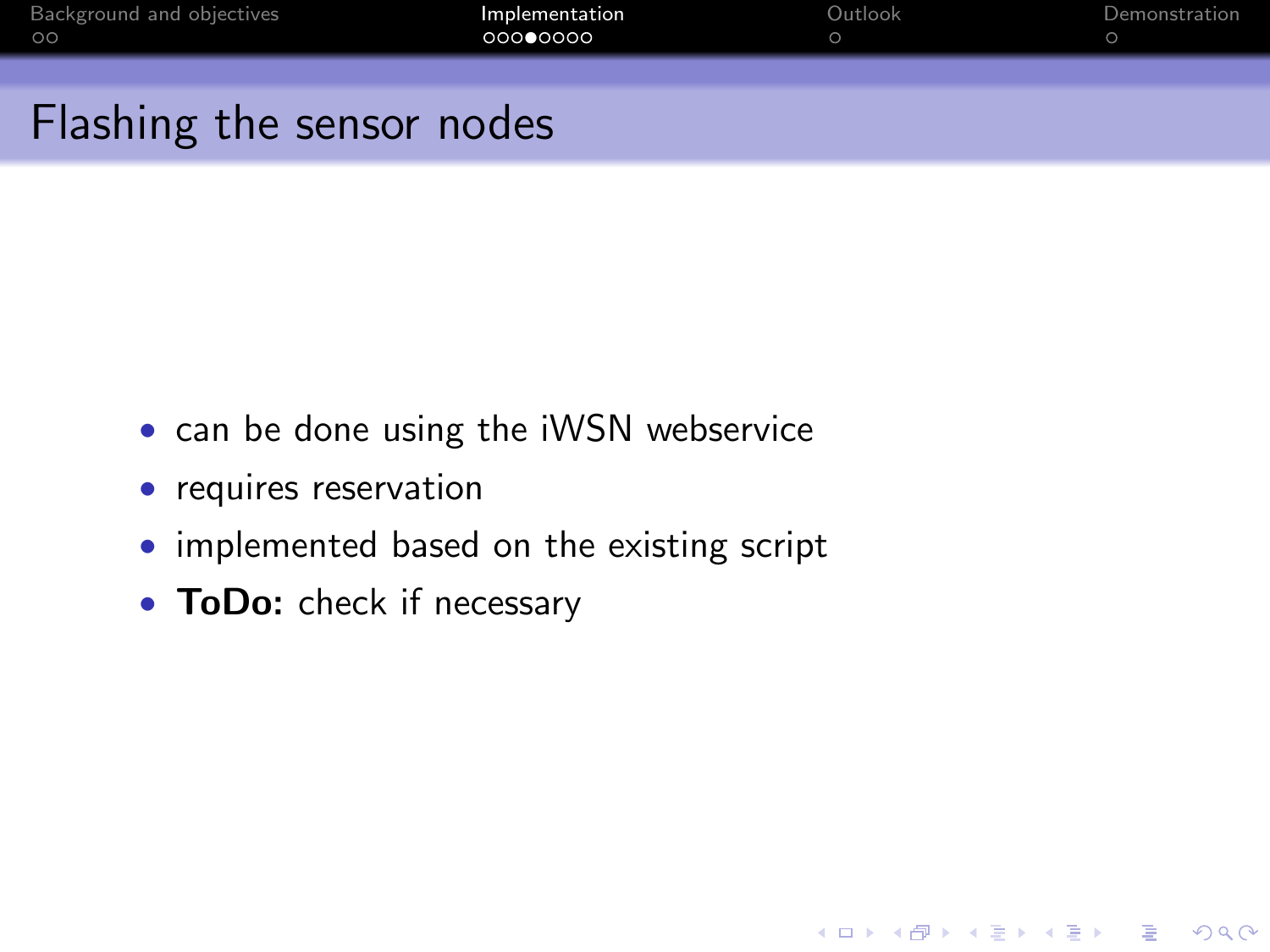| Background and objectives<br>$\circ$ | Implementation<br>00000000 | Outlook | Demonstration |
|--------------------------------------|----------------------------|---------|---------------|
| Floor configuration file             |                            |         |               |

- all information about the floors is saved in a .xml file
- easier to manage and to expand
- the floors have an ID now, the ID is transfered and tells the client which floor to read

K ロ ▶ K @ ▶ K 할 ▶ K 할 ▶ | 할 | © 9 Q @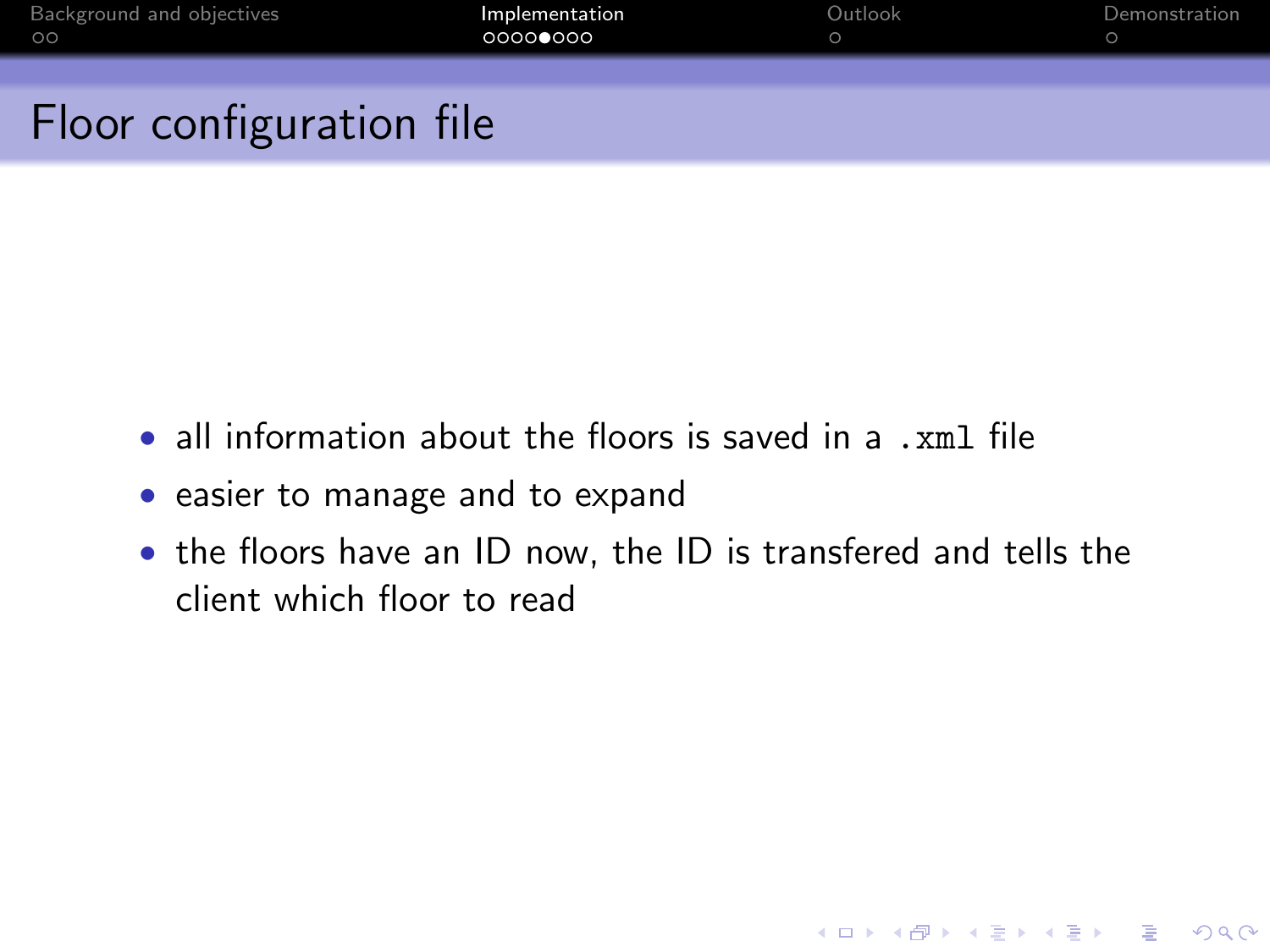| Background and objectives<br>$\circ$ | Implementation<br>ററററൈ∙റെ | Outlook | Demonstration |
|--------------------------------------|----------------------------|---------|---------------|
|                                      |                            |         |               |

# XML structure

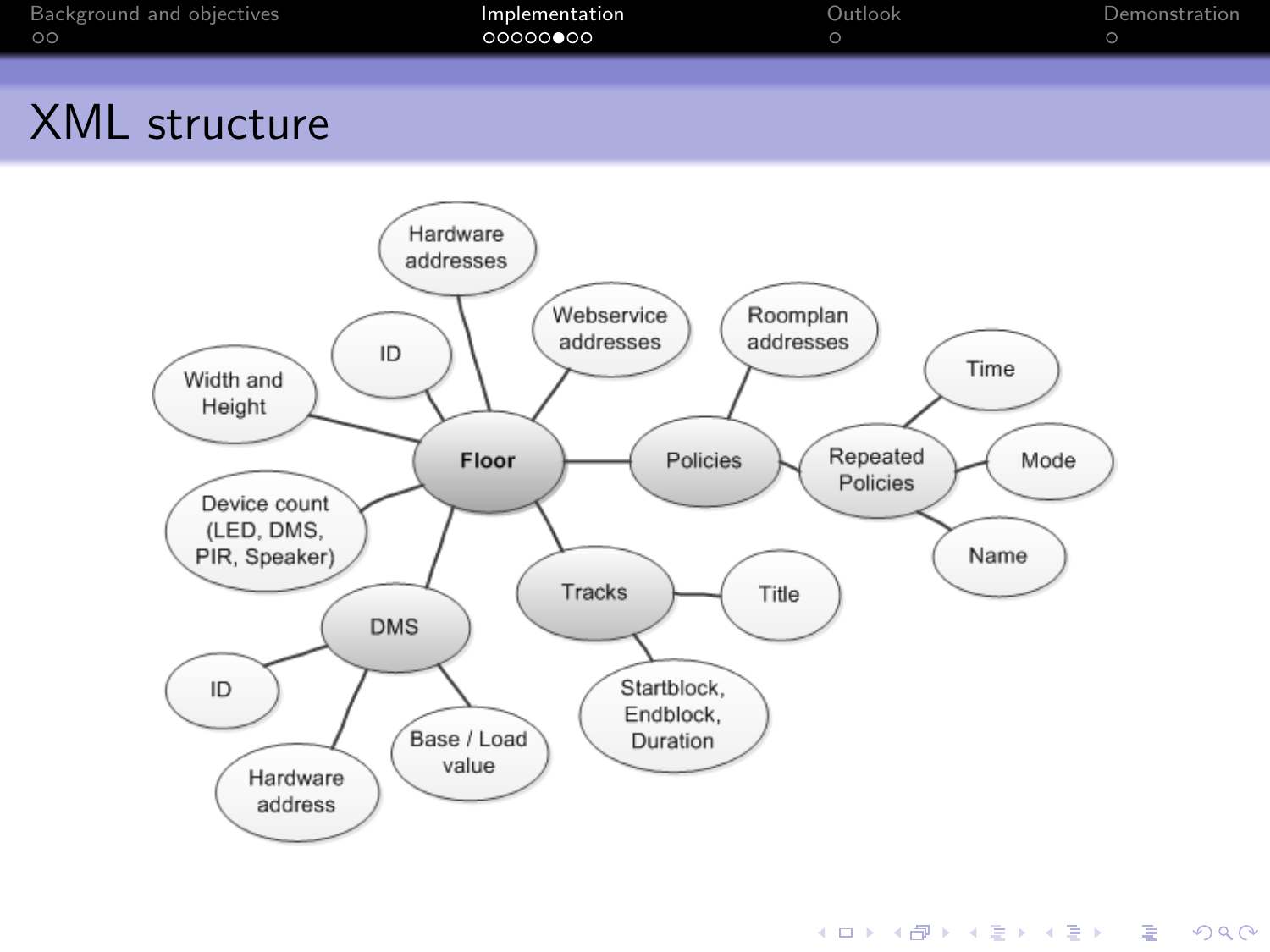| Background and objectives<br>$\circ$ | Implementation<br>00000000 | Outlook | Demonstration |
|--------------------------------------|----------------------------|---------|---------------|
| <b>Policies</b>                      |                            |         |               |

- the policies are read from the floor file  $\Rightarrow$  configurable for every floor
- the PolicyFilter can deal with policies for a special date now
- it is possible to enter addresses for roomplans that have to be considered
- used for room 251  $\Rightarrow$ http://www.ips.cs.tu-bs.de/Raum251 is converted into policy rules
- policies are evaluated on the server now and changes are sent to client via a message

**KORK ERKER ADE YOUR**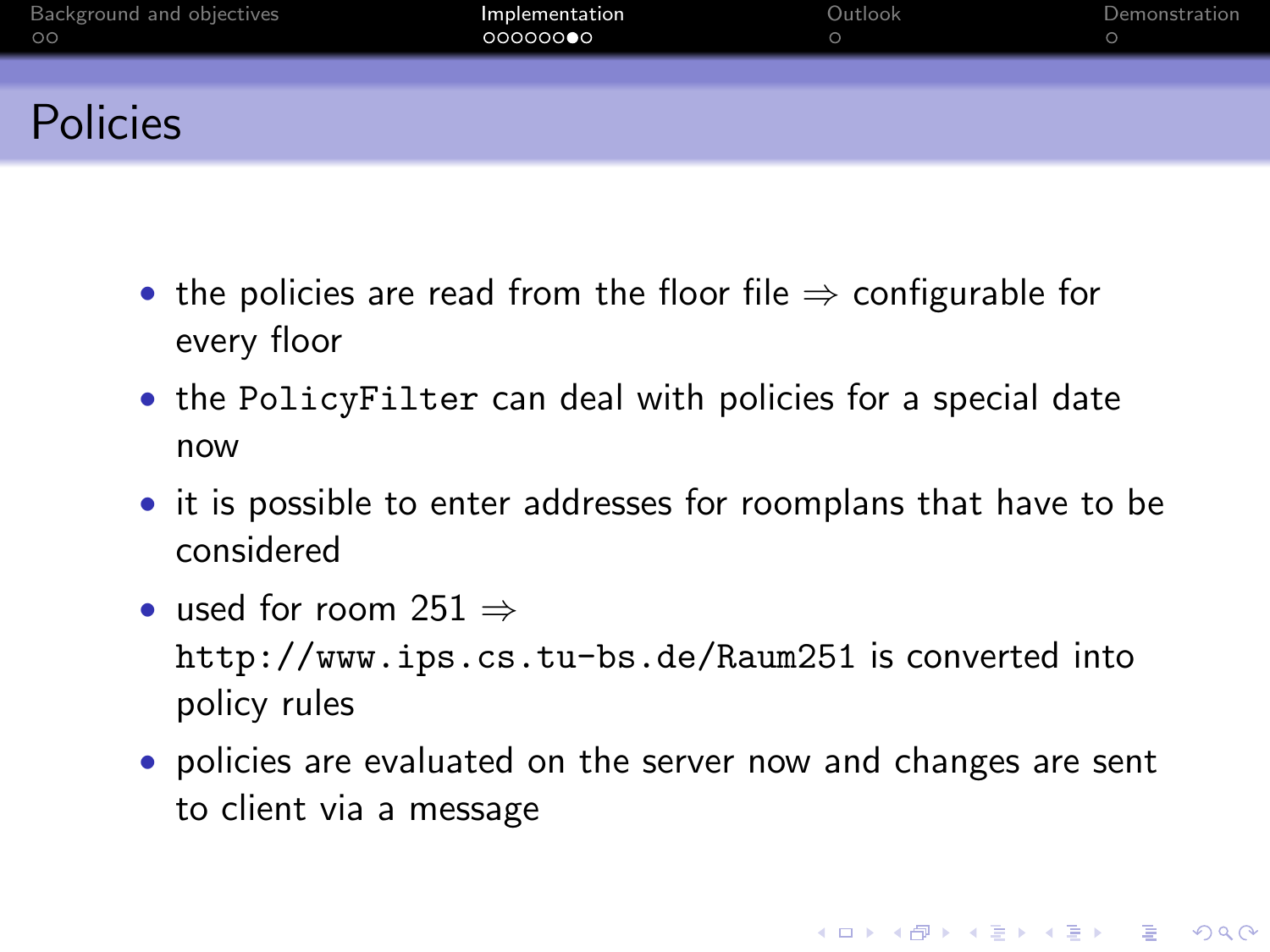| Background and objectives<br>$\circ$ | Implementation<br>0000000 | Outlook | Demonstration |
|--------------------------------------|---------------------------|---------|---------------|
|                                      |                           |         |               |

# Roomplan format example

#### Belegungsplan für Raum 251

Regelmäßige Veranstaltungen

| SOMMERSEMESTER 2011       |             |             |                                             |  |
|---------------------------|-------------|-------------|---------------------------------------------|--|
| Montag                    | 15:00-16:30 |             | Reaktive Systeme Übung<br>Schicke           |  |
| Dienstad                  | 08:00-09:30 |             | Softwareentwicklungspraktikum Mensing       |  |
| Einmalige Veranstaltungen |             |             |                                             |  |
| SOMMERSEMESTER 2011       |             |             |                                             |  |
| Donnerstag                | 14.07.      | 13:00-17:00 | Berufungskommission<br>Fahrzeuginformatik   |  |
| Freitag                   | 15.07.      | 12:30-15:00 | Oberseminar<br>Balke<br>Informationssysteme |  |

K ロ ▶ K @ ▶ K 할 > K 할 > 1 할 > 1 이익어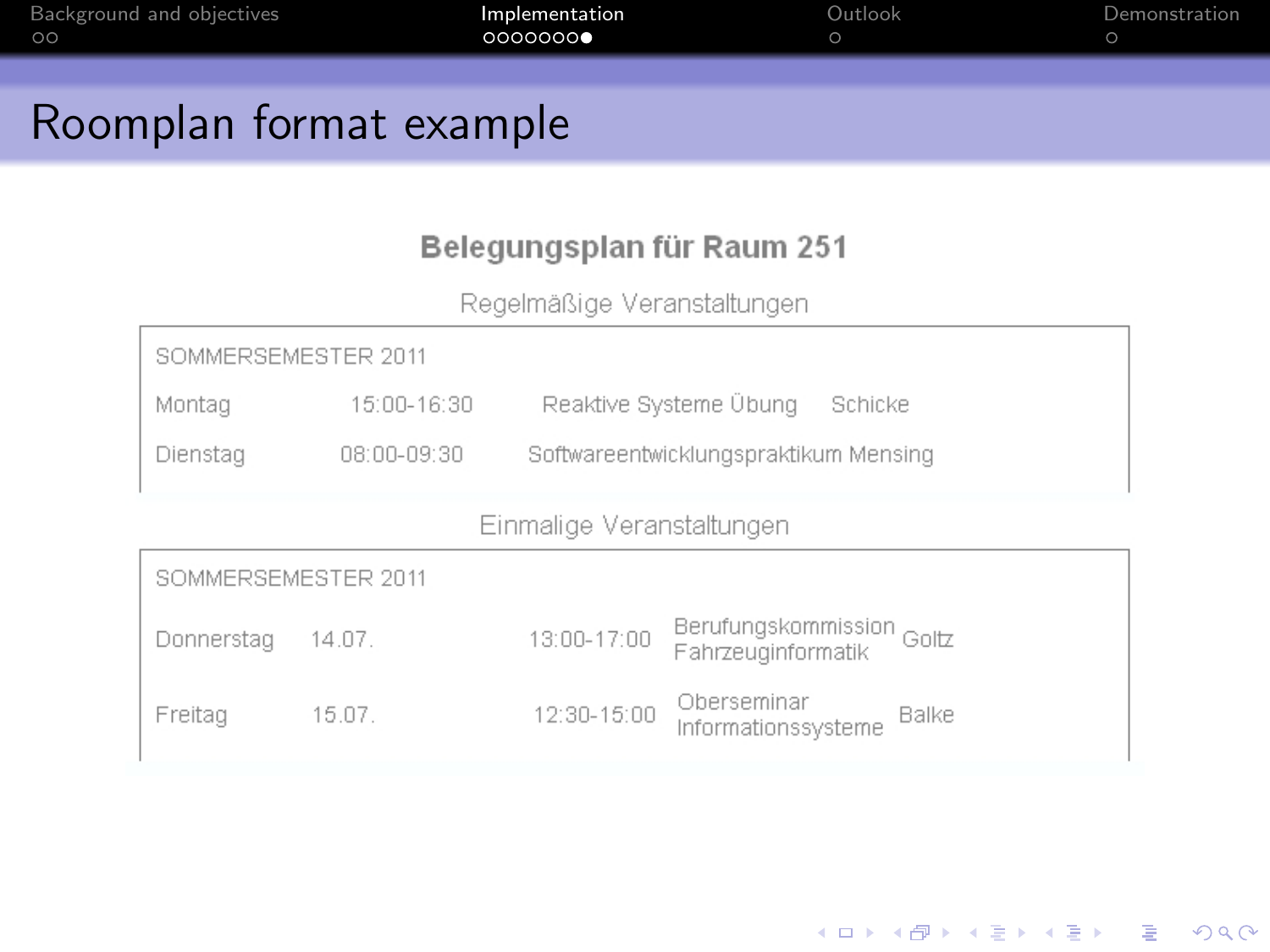| Background and objectives<br>$\circ$ | Implementation<br>00000000 | Outlook | Demonstration |
|--------------------------------------|----------------------------|---------|---------------|
| More ToDos                           |                            |         |               |

- read a list of available extension from the jars in a folder
- create a class for choosing extensions, maybe some rules (policy)
- <span id="page-12-0"></span>• play the extensions in a screensaver mode
	- runs only if nobody needs the floor
	- changes the extension from time to time
	- gives information about the extension which is currently running (GUI, HTML)

K ロ ▶ K @ ▶ K 할 ▶ K 할 ▶ 이 할 → 9 Q @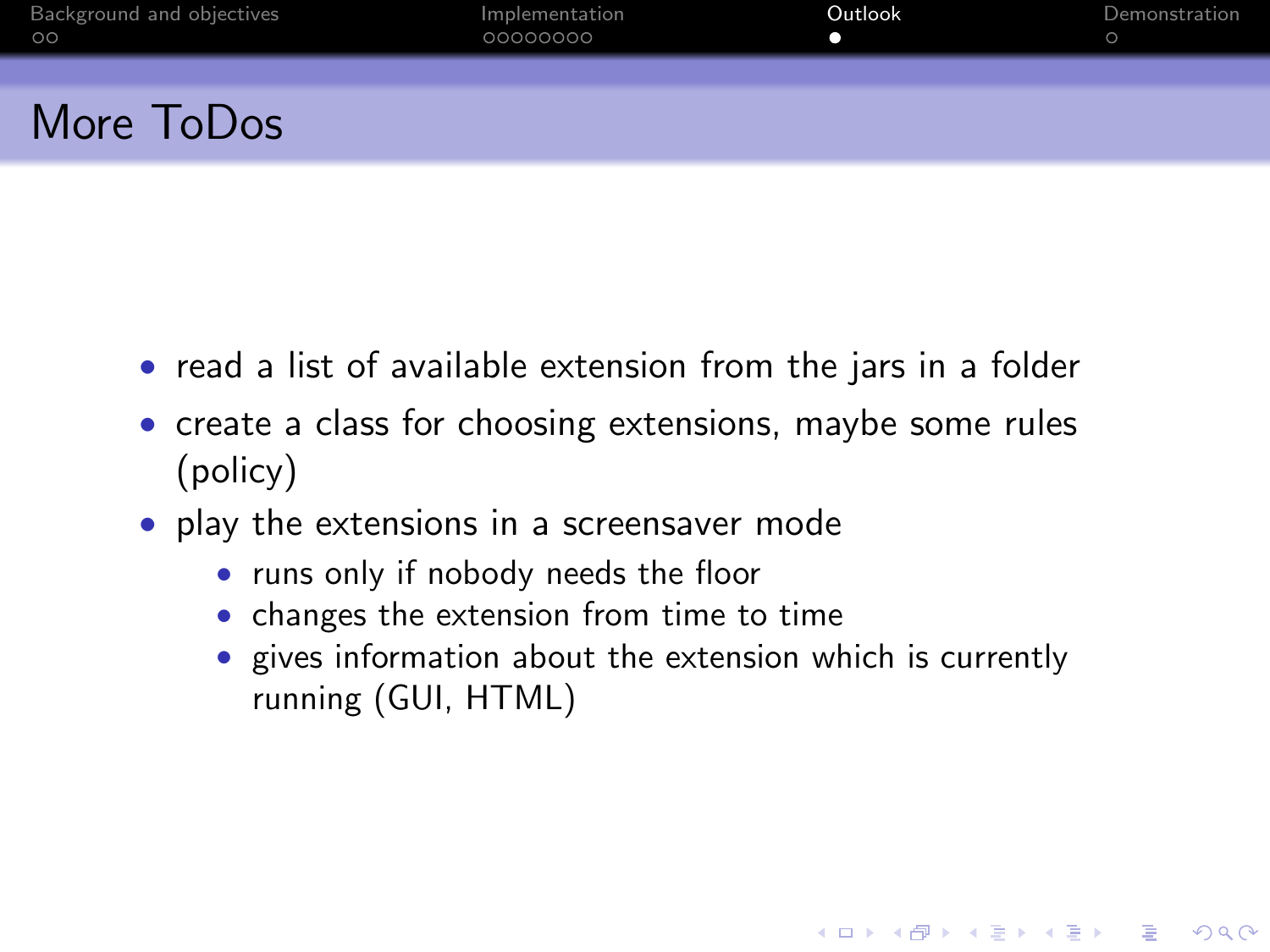| Background and objectives<br>ററ | Implementation<br>00000000 | Outlook | Demonstration |
|---------------------------------|----------------------------|---------|---------------|
|                                 |                            |         |               |

### Live demonstration

# <span id="page-13-0"></span>Live demonstration!

K □ ▶ K @ ▶ K 할 ▶ K 할 ▶ | 할 | K 9 Q Q ·